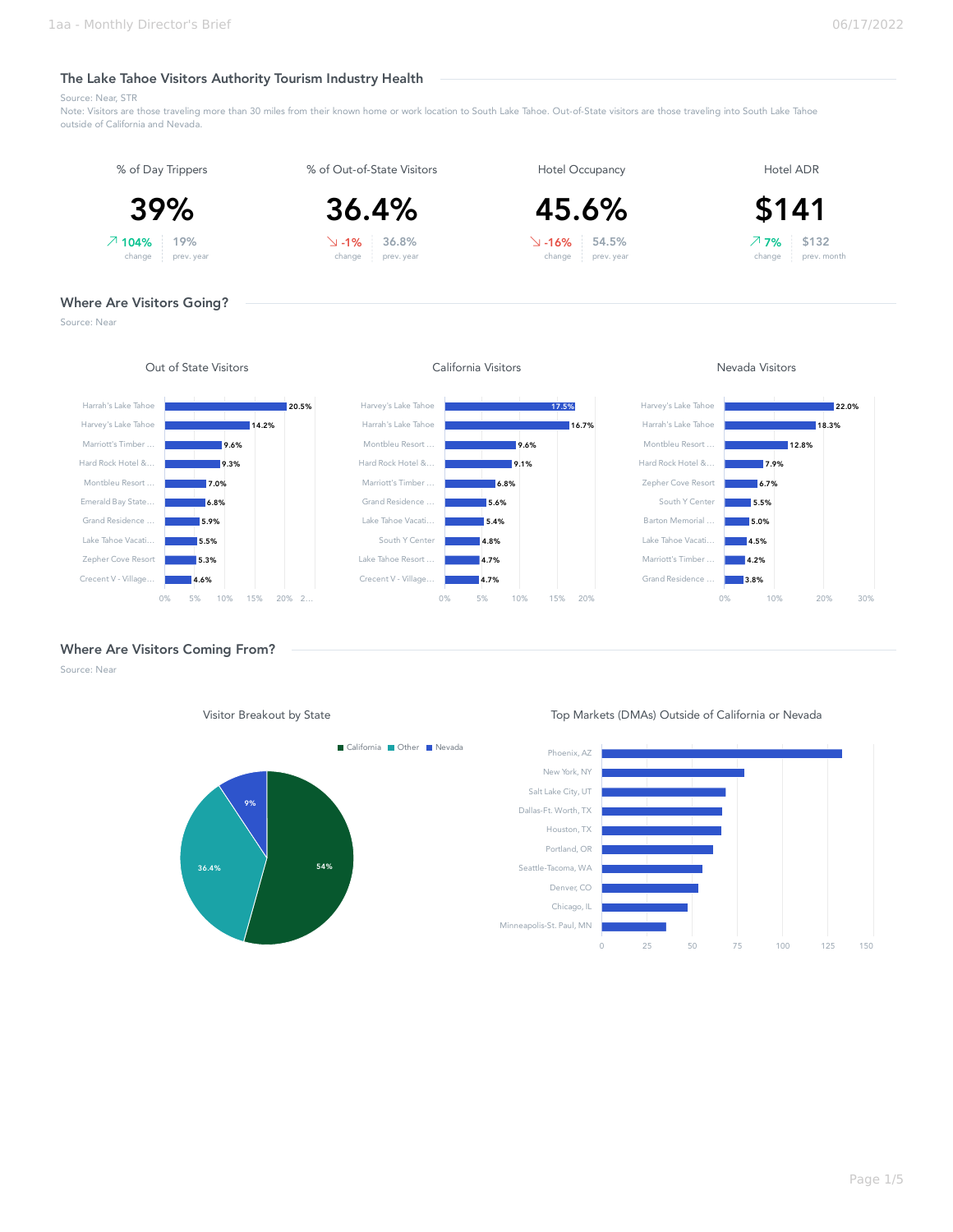### How Are Our Hotels Doing?

Source: STR



#### High and Low ADR for Last Month (Compared to Previous Year) High and Low Occupancy for Last Month (Compared to Previous Year)

High Occupancy (Previous Year) High Occupancy Low Occupancy (Previous Year) Low Occupancy 89.9% 100%



## Daily ADR by Month

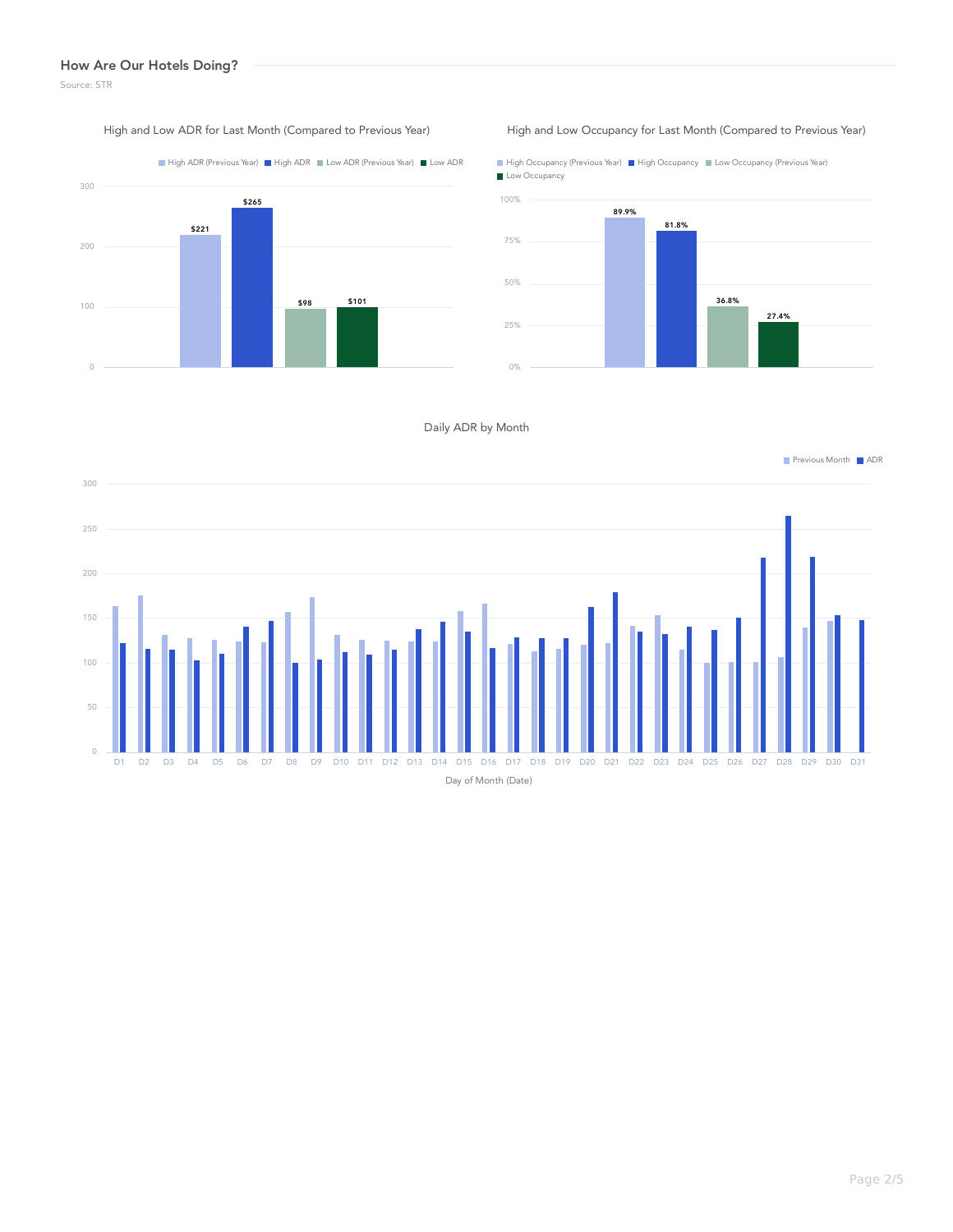Daily ADR by Year

2020 2021 2022



Daily Occupancy by Month

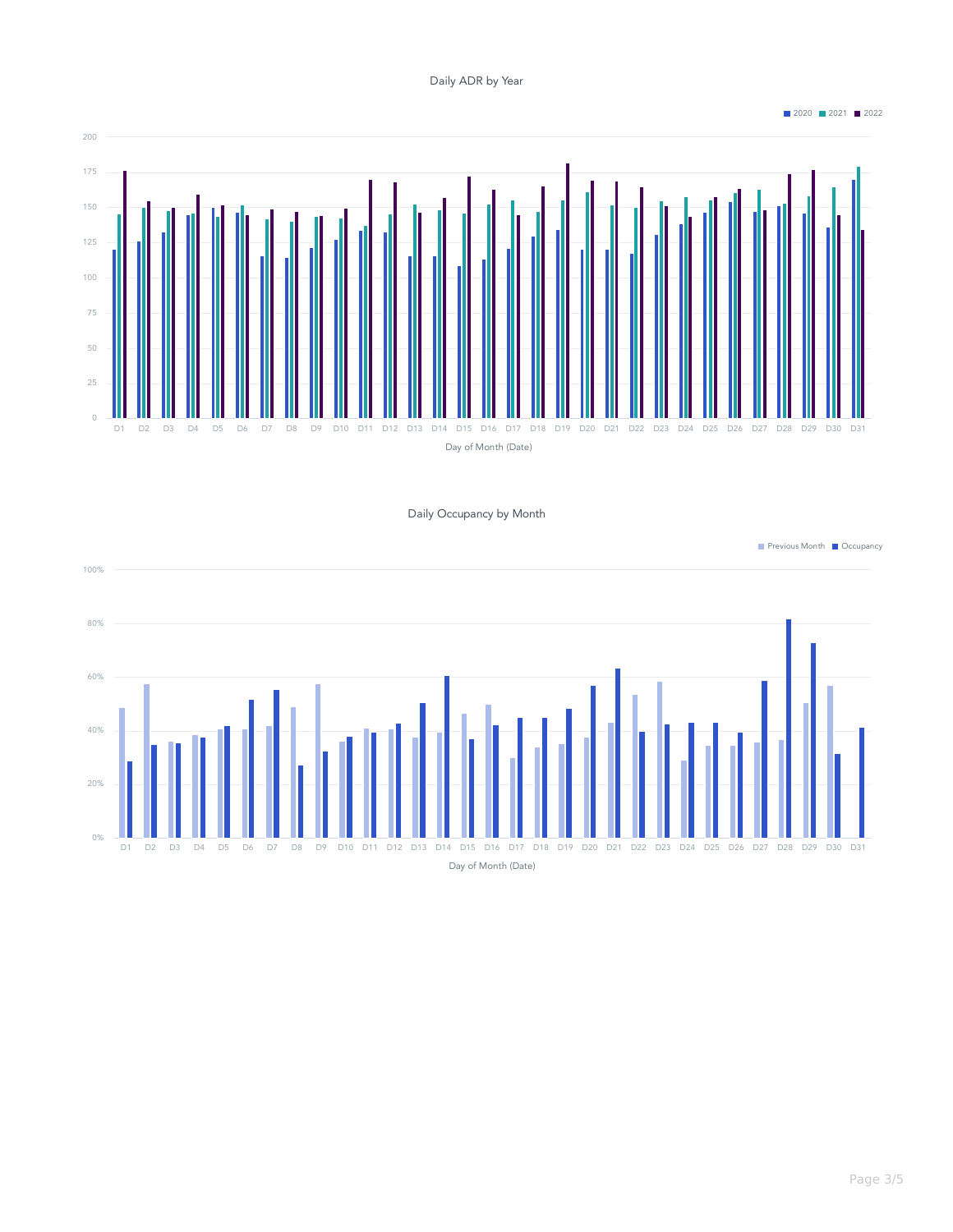Daily Occupancy % by Year

Day of Month (Date) D1 D2 D3 D4 D5 D6 D7 D8 D9 D10 D11 D12 D13 D14 D15 D16 D17 D18 D19 D20 D21 D22 D23 D24 D25 D26 D27 D28 D29 D30 D31 0% 10% 20% 30% 40% 50% 60% 70%

Which Origin Markets Are Spending the Most in Destination and What Are They Spending the Most On? Source: Affinity Solutions



■ 2020 ■ 2021 ■ 2022



# Are We Attracting Mid-Week Visitors?

Source: Near



Midweek Visitor % Midweek Visitor Counts & %